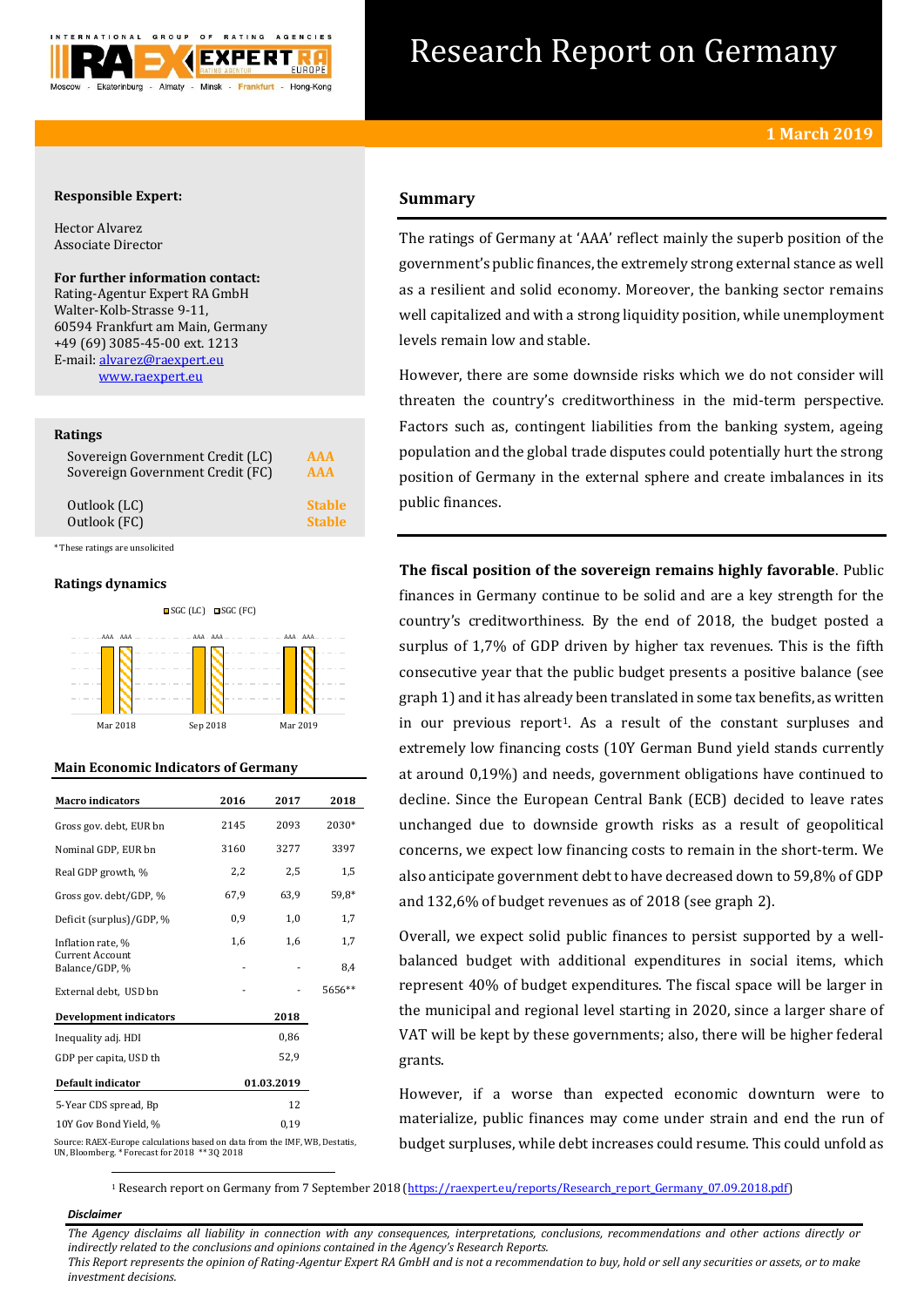

**Graph 1:** Fiscal budget dynamics, % of GDP



Source: RAEX-Europe calculations based on data from the IMF and Destatis

**Graph 2:** Government debt dynamics, %



**Graph 3:** Financial soundness indicators, %



Source: RAEX-Europe calculations based on data from the IMF and Bundesbank

a result of a potential decline of the projected budget revenues and a turn to a loose fiscal policy. However, given the government's rhetoric, we do not anticipate the fiscal stance (currently moderately accommodative) to change even if economic developments turn negative. Moreover, additional pressures to public finances could arise as a result of the plan to phase out coal by 2038 and the government's intention to increase spending in defense.

The new budgetary policy for 2020-2023 will be discussed in May 2019 which will shed some more clear light on the government's fiscal plans depending on the state of the economy.

The government also has some contingent liabilities in the form of guarantees which are equivalent to around 14% of GDP. Despite this, in a scenario where the German government would have to intervene to cover potential contingent liabilities' materialization, we consider the authorities to have enough buffers to absorb the shock.

**Demographic issues far from being resolved in the long-term**. Ageing population and low birth rates remain one of the key long-term concerns for the authorities who have yet to introduce a structural reform to solve this issue. The problem is even deeper when we take into account that replacement rates are already very low compared to OECD countries and the European Union (EU)2.

Moreover, as previously mentioned, pension and healthcare spending is projected to grow significantly. According to the 2018 Aging Report from the European Commission, age related spending is expected to increase by 4,2p.p. by 2070, well above the EU average of 1,7p.p. However, recent reforms, such as making it easier for employers to hire foreigners and the build-up of a special fund where EUR 2 bn per year will be added in order to guarantee the pension system, have slightly eased pressure on this topic temporarily.

**The banking system remains solid but with low profitability**. In general, figures of the banking system are robust. As of 3Q 2018, the Regulatory Capital to Risk-Weighted Assets ratio stood at 19,15%, NPLs to total loans ratio was low at 1,5% (see graph 3) and Liquid Assets to Short Term Liabilities was solid at 152% as of 3Q 2018. Despite these figures, there are concerns of underestimation of weights assigned to assets in order to calculate capital adequacy given the fact that most banks use the internal ratings-based approach. This approach has caused banks to consider lower weights for certain assets classes resulting from the

<sup>2</sup> According to OECD data from 2016, the gross pension replacement rate for men is 38,2% in Germany while the OECD average is 64,6% and the EU average is 69,6%. On the other hand, the same indicator for women shows that the gross pension replacement rate is 54,7% in Germany while the OECD average is 73,2% and the EU average is 79,7%.

#### *Disclaimer*

1

*The Agency disclaims all liability in connection with any consequences, interpretations, conclusions, recommendations and other actions directly or indirectly related to the conclusions and opinions contained in the Agency's Research Reports.*

*This Report represents the opinion of Rating-Agentur Expert RA GmbH and is not a recommendation to buy, hold or sell any securities or assets, or to make investment decisions.*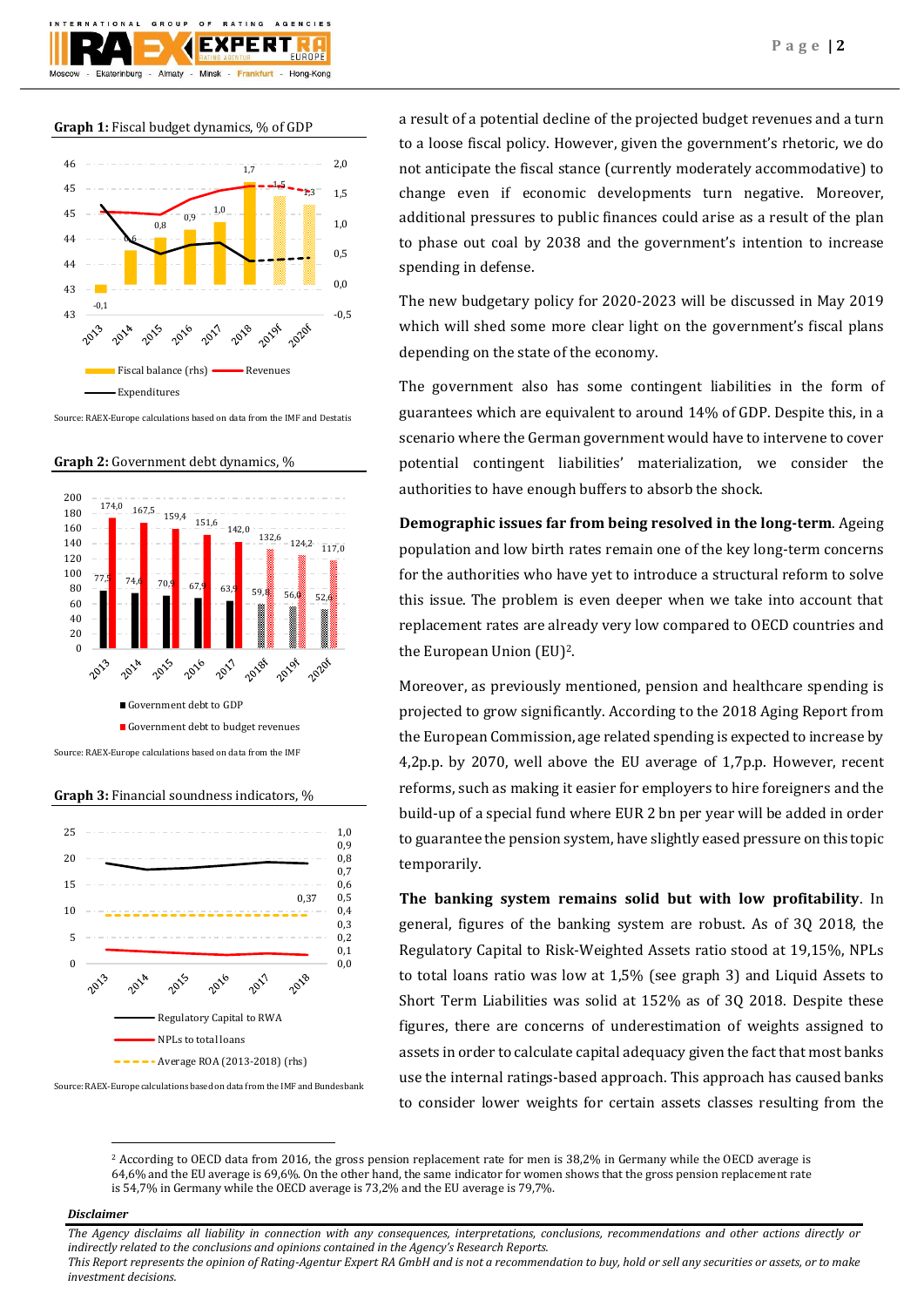# **Graph 4:** Credit to the economy dynamics, % of GDP 266,4 266,1  $251,8$   $2479$ 236,3 230,3  $136,9$   $139,8$   $134,3$   $133,8$   $128,6$   $127,2$ \*  $\Omega$ 50 100 150 200 250 300 2013 2014 2015 2016 2017 2018 Banks assets **Domestic credit**

Source: RAEX-Europe calculations based on data from the WB and Bundesbank \* Forecast for 2018

# **Graph 5:** Macroeconomic indicators, %



Source: RAEX-Europe calculations based on data from the IMF and Destatis

favorable economic development in recent years. This means that an adverse economic situation will have a strong impact in terms of capital requirements. Moreover, as mentioned in our previous review, German banks' profitability keeps lagging that of European peers as a result of operating inefficiencies and legacy costs.

In terms of credit to the economy, we anticipate it to have declined further in 2018. According to our estimate, domestic credit and bank assets to GDP are expected to be around 126% and 230% respectively, a decrease of about 1p.p. and 6p.p. accordingly (see graph 4). Despite the declines, household and corporate credit have maintained a consistent annual growth pace. As of end-2018, both loan segments together grew by 4,5%.

In addition, the concentration of government owned banks remains substantial. As of end-2018, assets from *Landesbanken* and *Sparkassen* accounted for around 27,6% of the total sector. As the size of the assets of these types of banks is quite high, so are their liabilities for which the government is responsible, which creates contingent liabilities for the government. Nonetheless, we consider the risk of the materialization of these contingent liabilities to be quite low as the banking sector is wellcapitalized and with strong soundness figures.

**Economy still solid but with downside risks**. Germany is one of the most developed nations in the world with a GDP per capita in PPP terms of USD 50,2 th in 2018 and an HDI index (adjusted for inequality) of 0,86; both figures are substantially high. In addition, the country has enjoyed strong and solid levels of economic growth, low inflation and very depressed levels of unemployment.

As of 2018, we expect the German real economy to have grown at a pace of around 1,5% (see graph 5), slower than initially anticipated as result of lower exports and struggles in the automotive sector due to troubles complying with the new emission standards. Despite this, domestic consumption in terms of public spending and fixed investment were strong and private consumption was positive.

In the mid-term perspective we expect the economy to be solid but with many downside risks such as Brexit and international trade tensions. In fact, the expected real output for 2019 has already been cut by a substantial margin by many international institutions. A return to previous growth levels or even worse economic performance will mainly depend on the resolution of trade tensions and the developments of the Brexit negotiations. In the long-term perspective we continue to see a declining growth due to the lack of skilled labor and aging population.

#### *Disclaimer*

*The Agency disclaims all liability in connection with any consequences, interpretations, conclusions, recommendations and other actions directly or indirectly related to the conclusions and opinions contained in the Agency's Research Reports.*

*This Report represents the opinion of Rating-Agentur Expert RA GmbH and is not a recommendation to buy, hold or sell any securities or assets, or to make investment decisions.*